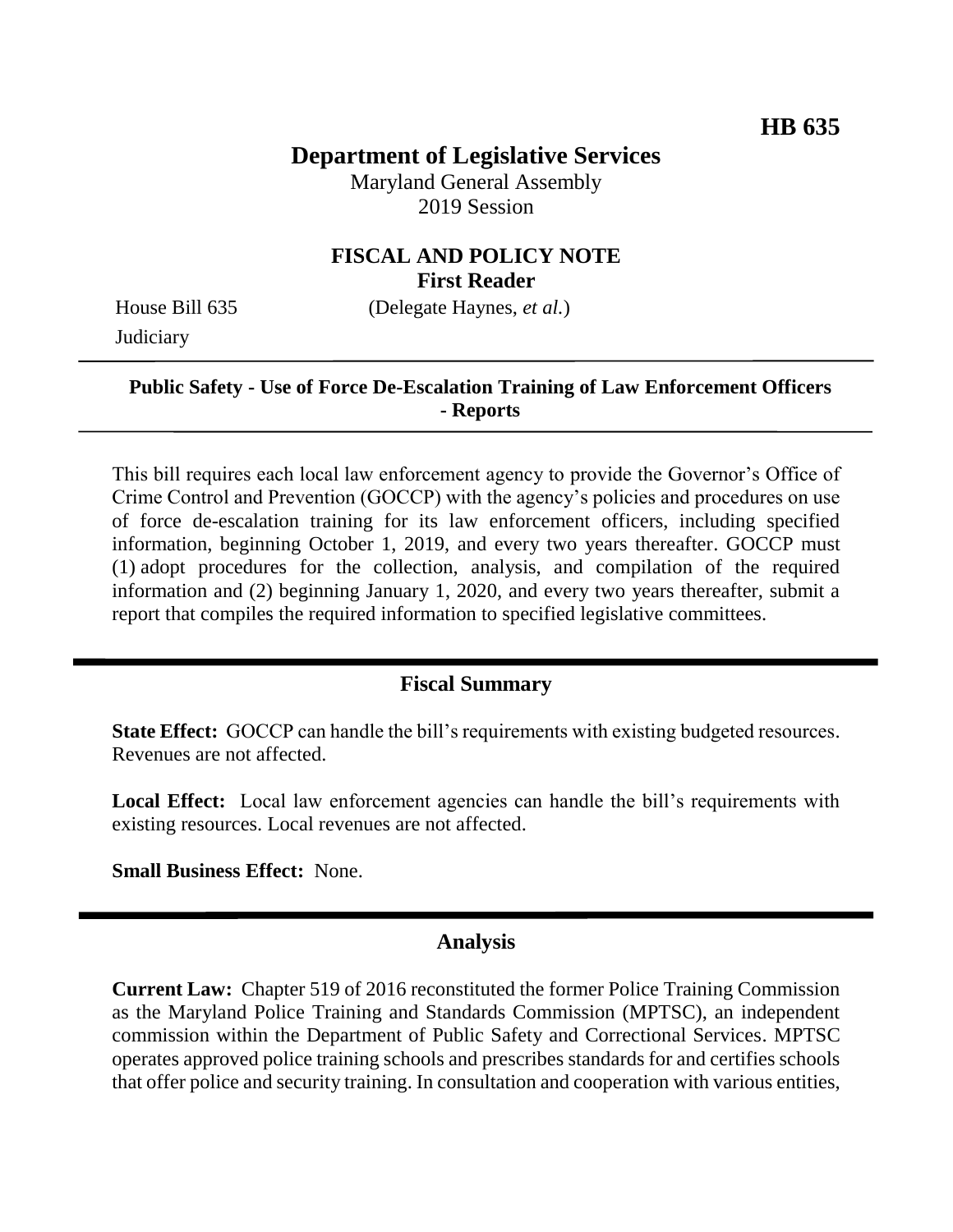it also sets minimum qualifications for instructors and certifies qualified instructors for approved training schools.

MPTSC certifies persons as police officers who have met commission standards, including submission to a criminal history records check and a specified psychological consultation. An individual who is not satisfactorily trained in the 12-month probationary period may not be employed as a police officer, and a police officer may not serve after certification has been revoked, suspended, or allowed to lapse.

MPTSC requirements include, among other things:

- for entrance-level police training and annually for in-service level police training conducted by the State and each county and municipal police training school, that the curriculum and minimum courses of study include special training in the proper use of electronic control devices for specified police officers, consistent with established law enforcement standards and constitutional provisions;
- for entrance-level police training and, as determined by MPTSC, for in-service level training conducted by the State and each county and municipal police training school, that the curriculum and minimum courses of study include, consistent with established law enforcement standards and federal and State constitutional provisions (1) training in lifesaving techniques, including cardiopulmonary resuscitation; (2) training in the proper level and use of force; (3) training regarding sensitivity to cultural and gender diversity; and (4) training regarding individuals with physical, intellectual, developmental, and psychiatric disabilities; and
- for entrance-level police training and at least every two years for in-service level police training conducted by the State and each county and municipal police training school, that the curriculum and minimum courses of study include special training, attention to, and study of the application of antidiscrimination and use of force de-escalation training.

Under § 2-101 of the Public Safety Article, "law enforcement agency" means a law enforcement agency of a department, county, or municipal corporation of the State. "Law enforcement agency" includes sheriffs and similar agencies of other states and the United States.

**Background:** Training for the certification of law enforcement officers in the State may be conducted at MPTSC facilities or at any of 20 police training academies in the State certified by MPTSC. There are approximately 16,500 certified police officers in Maryland.